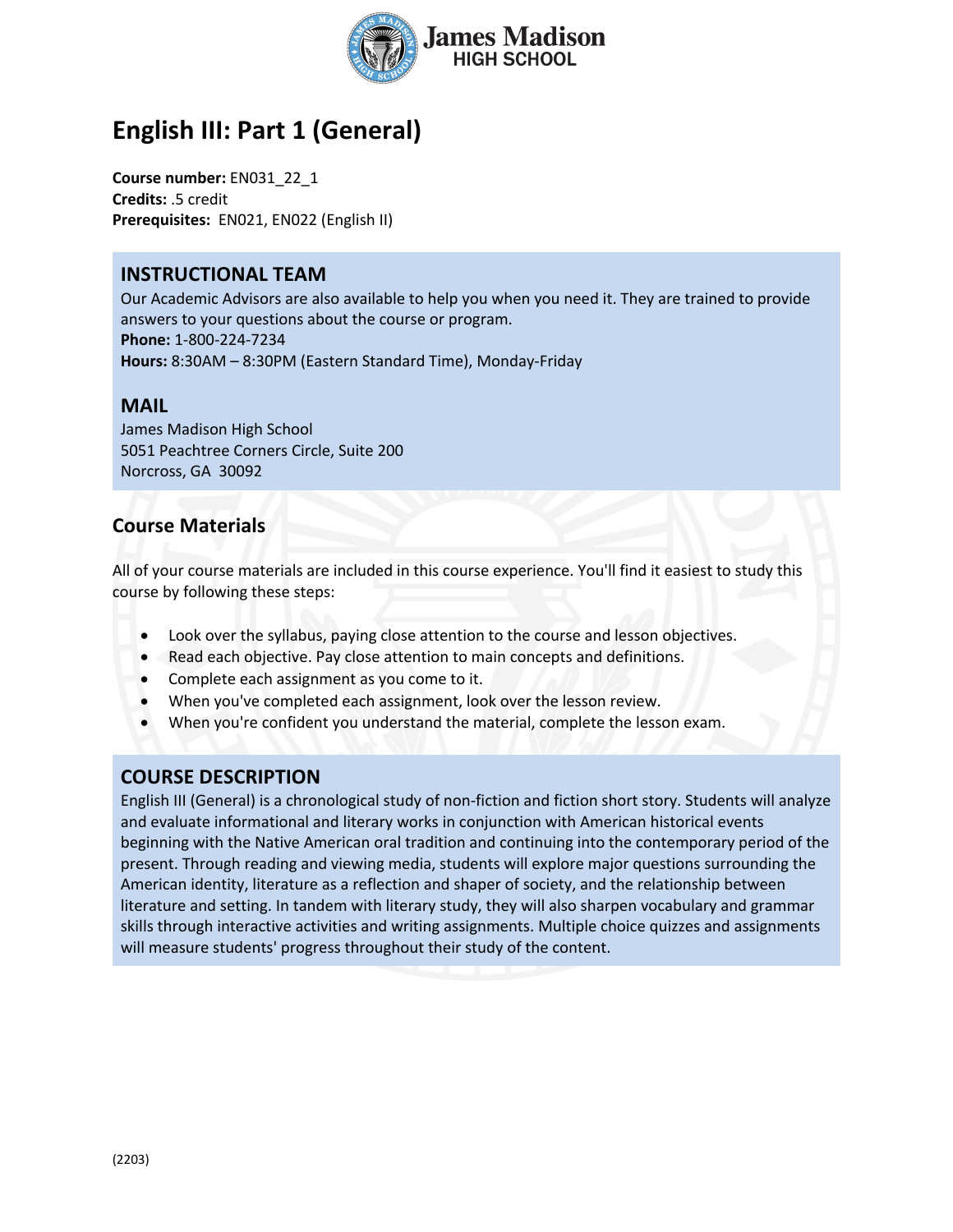

## **LEARNING OBJECTIVES**

After completing English III General, students will be able to:

- Integrate and evaluate multiple sources of information presented in different media or formats (e.g., visually, quantitatively) as well as in words in order to address a question or solve a problem
- Establish and maintain a formal style and objective tone while attending to the norms and conventions of the discipline in which they are writing
- Produce clear and coherent writing in which the development, organization, and style are appropriate to task, purpose, and audience
- Examine and explain how culture influences language through projects
- Use language persuasively in addressing a particular issue by finding and interpreting information effectively
- Reflect and respond expressively to texts so that the audience will discover multiple perspectives
- Demonstrate the ability to read, listen to and view a variety of increasingly complex print and non-print expressive
- Present information, findings, and supporting evidence, conveying a clear and distinct perspective such that listeners follow the line of reasoning, alternative or opposing perspectives are addressed, and the organization perspectives are addressed, and the organization, development, substance, and style are appropriate to the purpose, audience, and a range of formal and informal tasks
- Develop and strengthen writing as needed by planning, revising, editing, rewriting, or trying a new approach, focusing on addressing what is most significant for a specific purpose and audience
- Gather relevant information from multiple authoritative print and digital sources, using advanced searches effectively; assess the strengths and limitations of each source in terms of the task, purpose, and audience; integrate information into the text selectively to maintain the flow of ideas, avoiding plagiarism and overreliance on any one source and following a standard format for citation
- Evaluate the literary merit and/ or historical significance of a work from the Modern Era.
- Create memoirs that give an audience a sense of how the past can be significant for the present

| <b>LESSONS</b> | <b>TOPICS</b>                                     |
|----------------|---------------------------------------------------|
| Lesson 1       | Review of Reading, Writing, Grammar, and Research |
| Lesson 2       | <b>Real World Applications: The Environment</b>   |
| Lesson 3       | <b>Real World Applications: Human Rights</b>      |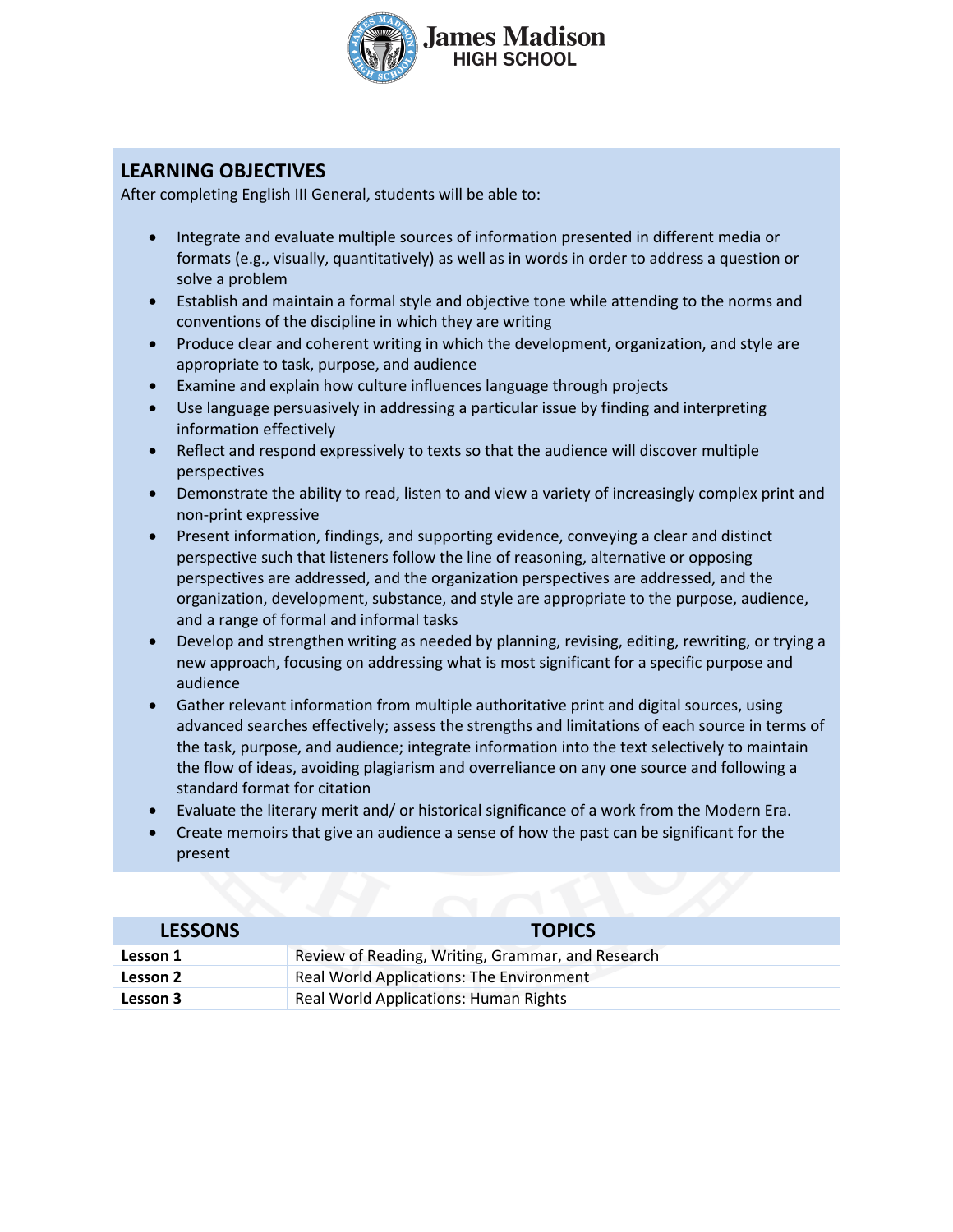

### **GRADING**

The following point totals correspond to the following grades:

| <b>POINTS</b> | <b>GRADE</b> |
|---------------|--------------|
| 100-90        | A            |
| 89-80         | R            |
| 79-70         | C            |
| 65-69         | D            |

Below 65 F

**James Madison High School allows 2 attempts on exams. If a student is not satisfied with his/her score on the 1st attempt, an exam may be resubmitted. The 2nd attempt is not required as long as the final course average is above 65%. The higher of the 2 attempts will be the score that counts towards the final average.** 

**Exams are timed and once you begin an exam, the timer runs continuously, even if you leave the course. Refer to the exam instructions for the time limit (in most cases 3 hours), but the time limit cannot be spread over multiple days.**

### **GRADE WEIGHT**

| <b>TOPIC</b>        | <b>ACTIVITY</b>                 | <b>PERCENTAGE</b> |
|---------------------|---------------------------------|-------------------|
| Lesson 1            | MC Quiz                         | 20%               |
| <b>Lesson 2</b>     | <b>MC Quiz</b>                  | 20%               |
| Lesson 3            | <b>MC Quiz</b>                  | 20%               |
| <b>Assignment 1</b> | <b>Recycled Art and Writing</b> | 20%               |
| <b>Assignment 2</b> | <b>Educational Flyer</b>        | 20%               |

## **ACADEMIC AND COURSE POLICIES**

Please see the Academic Policies section in the James Madison High School Catalog for information on Course policies, including the Exam/Assignment Retake Policy, Grading Policy, Academic Honesty Policy, and Student Conduct Policy.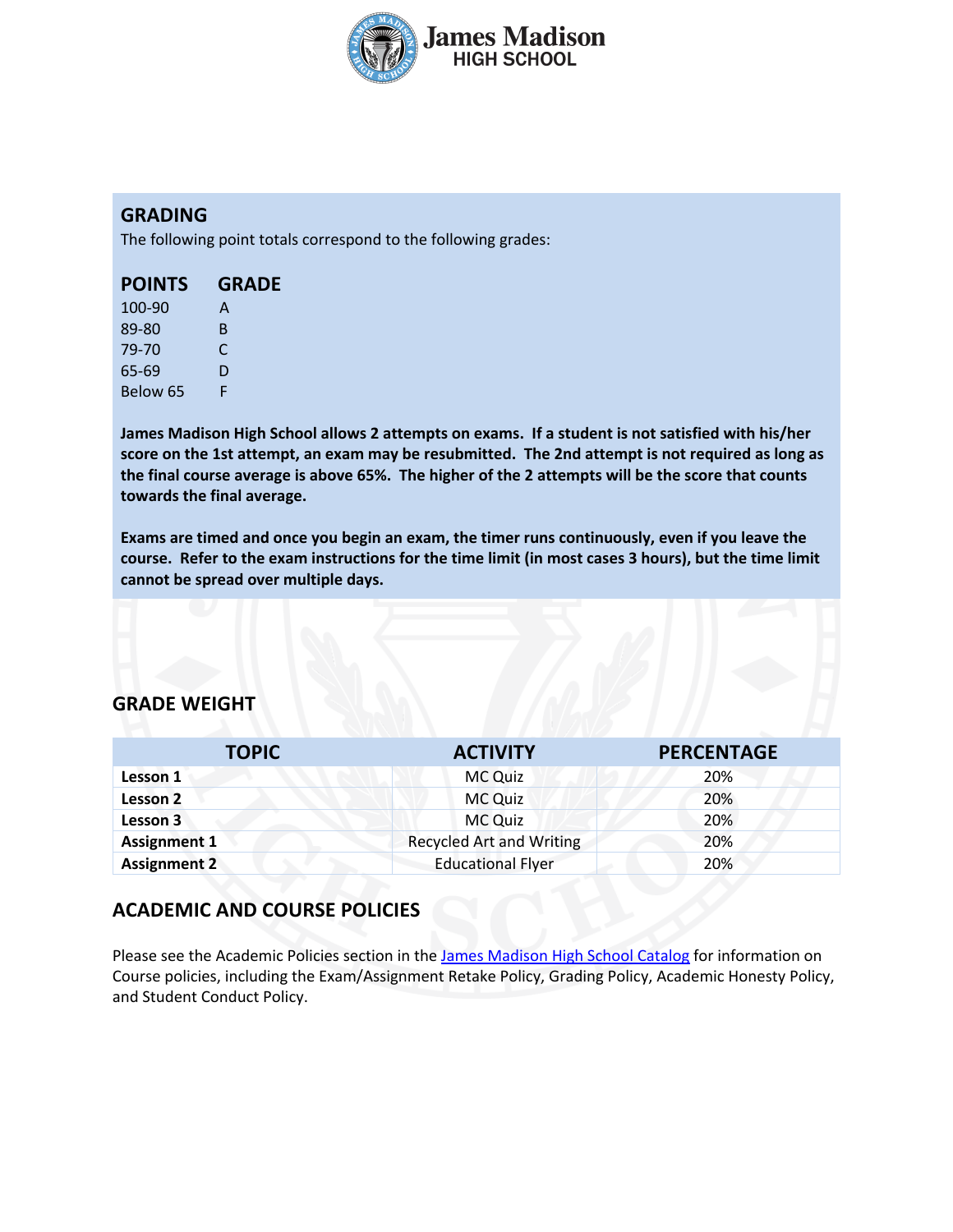

# **English III: Part 2 (General)**

**Course number:** EN032\_22\_1 **Credits:** .5 credit **Prerequisites:** EN031

### **INSTRUCTIONAL TEAM**

Our Academic Advisors are also available to help you when you need it. They are trained to provide answers to your questions about the course or program. **Phone:** 1-800-224-7234 **Hours:** 8:30AM – 8:30PM (Eastern Standard Time), Monday-Friday

#### **MAIL**

James Madison High School 5051 Peachtree Corners Circle, Suite 200 Norcross, GA 30092

## **Course Materials**

All of your course materials are included in this course experience. You'll find it easiest to study this course by following these steps:

- Look over the syllabus, paying close attention to the course and lesson objectives.
- Read each objective. Pay close attention to main concepts and definitions.
- Complete each assignment as you come to it.
- When you've completed each assignment, look over the lesson review.
- When you're confident you understand the material, complete the lesson exam.

## **COURSE DESCRIPTION**

English III (General) is a chronological study of non-fiction and fiction short story. Students will analyze and evaluate informational and literary works in conjunction with American historical events beginning with the Native American oral tradition and continuing into the contemporary period of the present. Through reading and viewing media, students will explore major questions surrounding the American identity, literature as a reflection and shaper of society, and the relationship between literature and setting. In tandem with literary study, they will also sharpen vocabulary and grammar skills through interactive activities and writing assignments. Multiple choice quizzes and assignments will measure students' progress throughout their study of the content.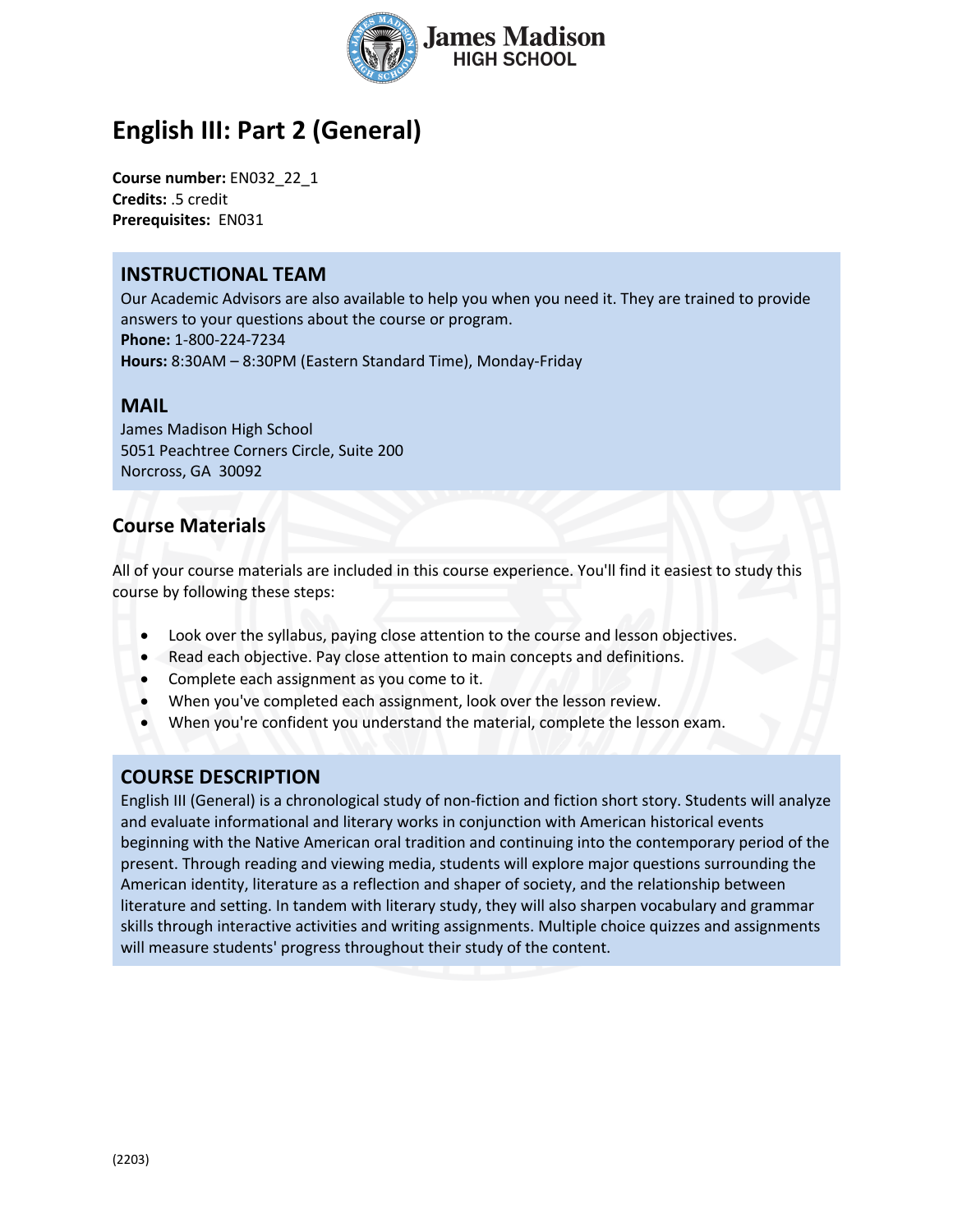

## **LEARNING OBJECTIVES**

After completing English III General, students will be able to:

- Integrate and evaluate multiple sources of information presented in different media or formats (e.g., visually, quantitatively) as well as in words in order to address a question or solve a problem
- Establish and maintain a formal style and objective tone while attending to the norms and conventions of the discipline in which they are writing
- Produce clear and coherent writing in which the development, organization, and style are appropriate to task, purpose, and audience
- Examine and explain how culture influences language through projects
- Use language persuasively in addressing a particular issue by finding and interpreting information effectively
- Reflect and respond expressively to texts so that the audience will discover multiple perspectives
- Demonstrate the ability to read, listen to and view a variety of increasingly complex print and non-print expressive
- Present information, findings, and supporting evidence, conveying a clear and distinct perspective such that listeners follow the line of reasoning, alternative or opposing perspectives are addressed, and the organization perspectives are addressed, and the organization, development, substance, and style are appropriate to the purpose, audience, and a range of formal and informal tasks
- Develop and strengthen writing as needed by planning, revising, editing, rewriting, or trying a new approach, focusing on addressing what is most significant for a specific purpose and audience
- Gather relevant information from multiple authoritative print and digital sources, using advanced searches effectively; assess the strengths and limitations of each source in terms of the task, purpose, and audience; integrate information into the text selectively to maintain the flow of ideas, avoiding plagiarism and overreliance on any one source and following a standard format for citation
- Evaluate the literary merit and/ or historical significance of a work from the Modern Era.
- Create memoirs that give an audience a sense of how the past can be significant for the present

| <b>LESSONS</b> | <b>TOPICS</b>                  |
|----------------|--------------------------------|
| Lesson 1       | Hemingway's A Farewell to Arms |
| Lesson 2       | All About Love                 |